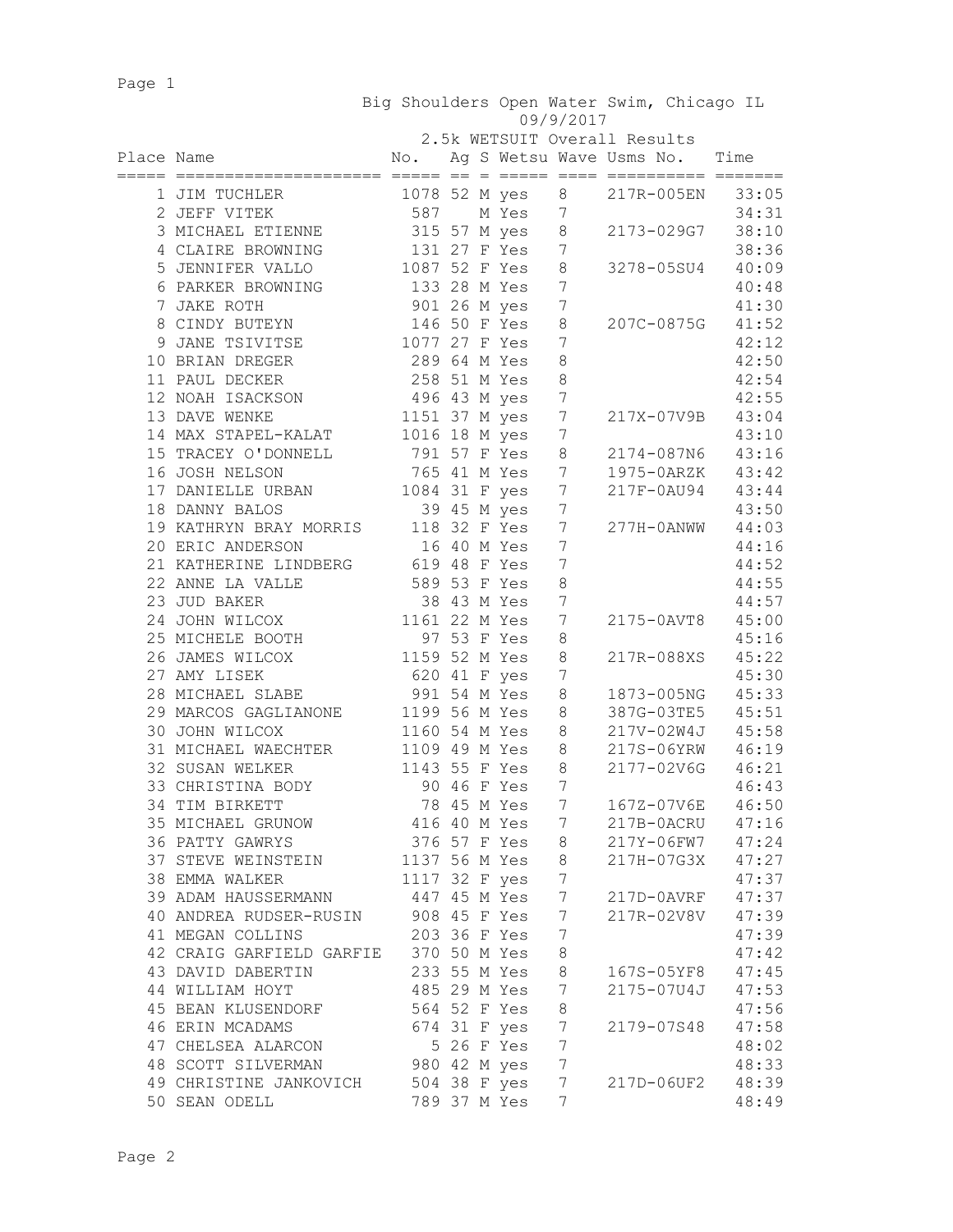## Big Shoulders Open Water Swim, Chicago IL 09/9/2017

2.5k WETSUIT Overall Results

| Place Name |                                     |                |  |              |                 | WHIPSII OVCIGIL INCOUI<br>No. Ag S Wetsu Wave Usms No. Time |       |
|------------|-------------------------------------|----------------|--|--------------|-----------------|-------------------------------------------------------------|-------|
|            | 51 AMANDA HARTZMARK 446 36 F yes    |                |  |              | 7               |                                                             | 48:55 |
|            | 52 BILL NUNN                        | 784 63 M Yes   |  |              | 8               | 167Z-06X9D 48:58                                            |       |
|            | 53 KIM SHEEHAN                      | 969 56 F Yes 8 |  |              |                 | 2178-02VE7 49:10                                            |       |
|            | 54 ERIC LUESEBRINK                  | 635 50 M Yes 8 |  |              |                 |                                                             | 49:11 |
|            | 55 BESS KERSHISNIK 541 48 F yes     |                |  |              | $\overline{7}$  |                                                             | 49:28 |
|            | 56 DAN MEEK                         | 703 61 M Yes   |  |              | $\,8\,$         | 167M-02AGD                                                  | 49:43 |
|            | 57 GEORGIA MCDANIEL 683 71 F Yes    |                |  |              | $\,8\,$         | 2179-02W1W 49:56                                            |       |
|            | 58 TOM BRUNNER                      | 134 61 M Yes   |  |              | $\,8\,$         |                                                             | 49:58 |
|            | 59 ED DOLEZAL                       | 281 60 M yes   |  |              | $\,8\,$         | 217W-EYEDR 50:12                                            |       |
|            | 60 BOB CAVALLO                      | 172 69 M Yes   |  |              | 8               | 167P-06AWX 50:12                                            |       |
|            | 61 LIZ TAMPE                        | 1057 35 F Yes  |  |              | $7\phantom{.0}$ | 217N-0A645 50:40                                            |       |
|            | 62 MICHAEL CARLSON 158 59 M Yes     |                |  |              | $\,8\,$         | 4171-074PB 50:52                                            |       |
|            | 63 STEVE PAPENDICK 812 52 M Yes     |                |  |              | $\,8\,$         |                                                             | 51:06 |
|            | 64 CHRISTY ROE<br>894 54 F Yes      |                |  |              | 8               | 1977-09KES 51:14                                            |       |
|            | 65 LESLEY BROWN                     | 126 58 F Yes   |  |              | 8               | 217J-02VU0 51:20                                            |       |
|            | 66 VINCENT CORVARI 215 53 M Yes     |                |  |              | 8               | 1675-06EH0 51:27                                            |       |
|            | 67 PHILIP ROSSE                     | 900 42 M Yes   |  |              | 7               |                                                             | 51:30 |
|            | 68 JOHN GRAHAM                      | 400 72 M Yes   |  |              | $\,8\,$         | 417N-01W6E 51:41                                            |       |
|            | 69 STEVE CONDON                     | 206 41 M Yes   |  |              | 7               |                                                             | 51:57 |
|            | 70 MICHELLE STROUD 1038 51 F Yes    |                |  |              | $\,8\,$         | 2171-0AVSK 52:02                                            |       |
|            | 71 ELIZABETH PODUSKA 837 42 F Yes   |                |  |              | 7               |                                                             | 52:05 |
|            | 72 NEAL VERDICK                     | 1102 38 M Yes  |  |              | $7\phantom{.0}$ |                                                             | 52:29 |
|            | 73 ORPHIELD GILBERTSON 385 57 M yes |                |  |              | $\,8\,$         | 217H-097YH                                                  | 52:34 |
|            | 74 DAVID PIETIG<br>835 46 M Yes     |                |  |              | 7               |                                                             | 52:37 |
|            | 75 HOLLY KOBELT                     | 566 37 F Yes   |  |              | $\overline{7}$  | 2178-0A0RM                                                  | 52:45 |
|            | 76 MEAGHAN STAINBACK 1015 31 F Yes  |                |  |              | $\overline{7}$  |                                                             | 53:01 |
|            | 77 BARBARA KUENY                    | 584 58 F yes   |  |              | 8               | 207R-0AVTP                                                  | 53:05 |
|            | 78 ANDREA BOUR PLANT 104 51 F Yes   |                |  |              | 8               | 1774-0ARXZ                                                  | 53:31 |
|            | 79 JOHN SALVINO                     | 920 38 M Yes   |  |              | $7\phantom{.0}$ |                                                             | 53:33 |
|            | 80 SAM MCCLARY                      | 677 19 F yes   |  |              | $7\phantom{.0}$ | 197U-SAMMY                                                  | 53:50 |
|            | 81 JACOB DAVIDSON                   | 243 38 M Yes   |  |              | 7               |                                                             | 53:54 |
|            | 82 ANN CREARY                       | 224 38 F Yes   |  |              | $7\phantom{.0}$ | 1675-07MR1                                                  | 54:01 |
|            | 83 SUSAN TEMPLETON                  | 1064 59 F Yes  |  |              | 8               |                                                             | 54:18 |
|            | 84 SCOTT PFEIFER                    | 829 61 M Yes   |  |              | $\,8\,$         |                                                             | 54:24 |
|            | 85 TERRIE ALBANO                    |                |  | 6 55 F Yes 8 |                 | 217P-081K6                                                  | 54:33 |
|            | 86 DAVE BLACK                       |                |  |              |                 | 79 54 M Yes 8 1274-02JX8 54:48                              |       |
|            | 87 DRIES KIMPE                      |                |  | 548 36 M Yes | 7               |                                                             | 55:12 |
|            | 88 MARK MISENCIK                    |                |  | 726 57 M Yes | $\,8\,$         |                                                             | 55:22 |
|            | 89 LINDA COADY                      |                |  | 193 56 F Yes | $\,8\,$         | 217B-02VFX                                                  | 55:38 |
|            | 90 MICHELLE ANDREW                  |                |  | 21 48 F yes  | $\overline{7}$  | 217P-01NPY                                                  | 55:44 |
|            | 91 WILL PERI                        |                |  | 823 23 M Yes | 7               |                                                             | 55:51 |
|            | 92 ELLEN MEUCH                      |                |  | 710 57 F Yes | $\,8\,$         | 2174-09TP4                                                  | 55:56 |
|            | 93 GARETH BLAKESLEY                 |                |  | 81 39 M Yes  | 7               |                                                             | 55:59 |
|            | 94 DONNA URBAN                      | 1085 58 F Yes  |  |              | $\,8\,$         | 3278-085N4                                                  | 56:00 |
|            | 95 GREG KINCER                      |                |  | 549 59 M Yes | $\,8\,$         | 1673-05F96                                                  | 56:16 |
|            | 96 LYLE DALY                        | 237 63 M Yes   |  |              | $\,8\,$         |                                                             | 56:34 |
|            | 97 VAN HARTMAN                      | 444 58 M Yes   |  |              | 8               | 217J-09TH1                                                  | 56:45 |
|            | 98 BETH SCHERER                     | 932 58 F Yes   |  |              | 8               | 217J-087JK                                                  | 56:45 |
|            | 99 CAITLYN SOLOMON                  | 1001 26 F yes  |  |              | $7\phantom{.0}$ | 2175-0ATSU                                                  | 56:47 |
|            | 100 JIM LASKOWSKI                   |                |  | 597 75 M Yes | 8               | 217W-02URM                                                  | 56:48 |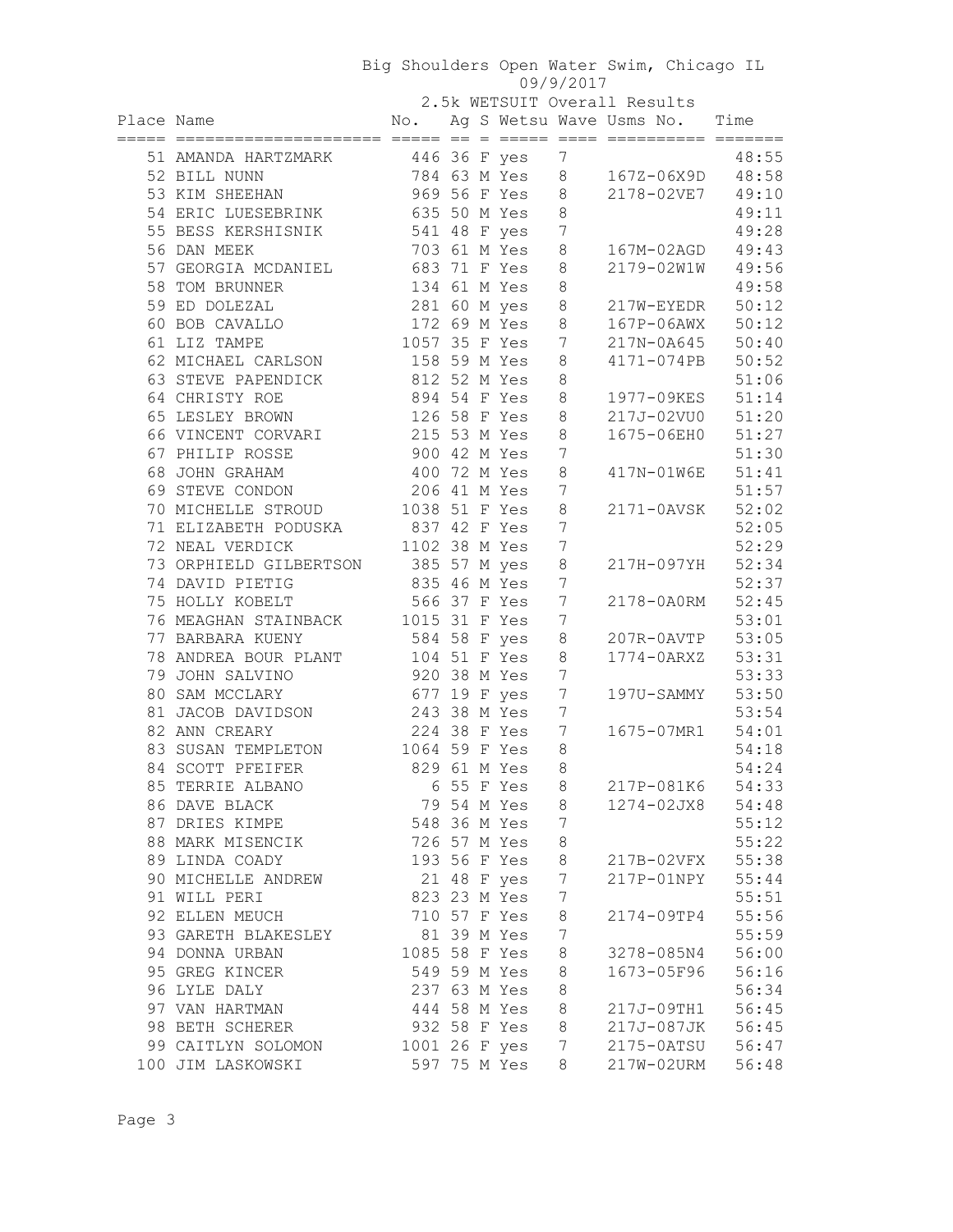## Big Shoulders Open Water Swim, Chicago IL 09/9/2017

2.5k WETSUIT Overall Results

| Place Name Mo. Ag S Wetsu Wave Usms No. Time                                                                  |                |  |                |                 |                    |         |
|---------------------------------------------------------------------------------------------------------------|----------------|--|----------------|-----------------|--------------------|---------|
|                                                                                                               |                |  |                |                 |                    |         |
| 101 DEBBIE BUEHLER<br>102 TROY SCHNEIDER<br>103 KIM ROE<br>103 KIM ROE<br>103 CHNEIDER<br>267W-0941Z<br>56:59 |                |  |                |                 |                    |         |
|                                                                                                               |                |  |                |                 |                    |         |
| 104 DIMITAR KALCHEV 524 74 M yes 8 167G-02B6R 57:24                                                           |                |  |                |                 |                    |         |
| 105 BENJAMIN DUFFY 292 44 M Yes 7                                                                             |                |  |                |                 |                    | 57:43   |
| 106 MICHAEL ZIELINSKI 1192 23 M Yes 7                                                                         |                |  |                |                 |                    | 57:47   |
| 107 LAURIE KAGUNI 523 65 F yes 8                                                                              |                |  |                |                 | 197G-0296K 57:58   |         |
|                                                                                                               |                |  |                |                 | 1676-0A68M 58:15   |         |
| 108 SUSAN ALEXANDER 8 43 F yes 7<br>109 RICH WEEKS 1133 57 M Yes 8                                            |                |  |                |                 |                    | 58:20   |
| 110 JOHN DOPPELHAMMER 285 39 M Yes 7                                                                          |                |  |                |                 |                    | 58:40   |
| 111 KAREN BREITENBACH 120 41 F Yes 7                                                                          |                |  |                |                 |                    | 58:43   |
| 112 FRANK ZOLTAN 1193 53 M Yes 8                                                                              |                |  |                |                 |                    | 59:01   |
| 113 BRYAN LILLY 617 61 M Yes 8                                                                                |                |  |                |                 | 167W-062ZH 59:19   |         |
| 114 ANDREA BRANDS 116 54 F Yes 8 217F-09MKJ 59:20                                                             |                |  |                |                 |                    |         |
| 115 KIRK KAVANAUGH 530 67 M yes 8                                                                             |                |  |                |                 | 1776-04NYX 59:26   |         |
| 116 MOLLIE BENEDICT 68 46 F Yes 7                                                                             |                |  |                |                 |                    | 59:31   |
| 390 32 F Yes 7<br>117 SARAH GLITTO                                                                            |                |  |                |                 | 217U-0AVT0 59:57   |         |
| 118 MIRANDA MEYER 714 28 F Yes 7                                                                              |                |  |                |                 |                    | 1:00:35 |
| 119 KAYLA KOLLER 570 29 F Yes 7                                                                               |                |  |                |                 |                    | 1:00:35 |
| 120 MARYLOU HABRYL 424 34 F Yes 7                                                                             |                |  |                |                 |                    | 1:00:36 |
| 121 TERRI PERI                                                                                                | 822 56 F Yes 8 |  |                |                 |                    | 1:00:43 |
| 122 JOHN CULLINANE 228 56 M Yes 8<br>123 DOUG BAILEY 35 49 M Yes 8                                            |                |  |                |                 | 2174-0A6DG 1:00:48 |         |
|                                                                                                               |                |  |                |                 |                    | 1:00:53 |
| 124 BRYAN GRAS                                                                                                | 401 55 M Yes 8 |  |                |                 | 197N-09HMB 1:01:13 |         |
| 125 BECKIE MADDOX 642 43 F Yes 7                                                                              |                |  |                |                 |                    | 1:01:14 |
| 126 KEVIN POORMAN 839 66 M Yes                                                                                |                |  |                | $\,8\,$         |                    | 1:01:29 |
| 127 BILL FLEMING 337 82 M Yes                                                                                 |                |  |                | 8               |                    | 1:01:36 |
| 128 SCOTT SARRAN 925 62 M Yes                                                                                 |                |  |                | 8               |                    | 1:02:04 |
| 129 HEATHER YUTZY 1184 50 F Yes                                                                               |                |  | 8              |                 | 217Y-0A5U2 1:02:59 |         |
| 130 ERIC FORDE<br>347 59 M Yes                                                                                |                |  |                | $\,8\,$         |                    | 1:03:13 |
| 131 CARRIE MEADE                                                                                              | 702 47 F Yes   |  | $\overline{7}$ |                 |                    | 1:03:21 |
| 687 54 M Yes 8<br>132 DAN MCGINNIS                                                                            |                |  |                |                 | 2079-0ARJ9 1:04:02 |         |
| 133 JOSHUA GOLDMAN 393 31 M Yes 7                                                                             |                |  |                |                 |                    | 1:04:52 |
| 134 ROSALYN POPHAM 841 46 F Yes 7<br>135 PAT CUPURO 231 51 F Yes 8                                            |                |  |                |                 |                    | 1:04:55 |
|                                                                                                               |                |  |                |                 |                    | 1:05:05 |
| 136 PETE GRUNWALD                                                                                             |                |  | 417 74 M Yes 8 |                 |                    | 1:05:12 |
| 137 GENE HWANG                                                                                                |                |  | 492 68 M Yes   | 8               | 167F-06PEG 1:05:30 |         |
| 138 BARBARA SHUFELDT                                                                                          |                |  | 976 60 F yes   | 8               | 2172-02V59 1:05:35 |         |
| 139 STEPHANIE RAAB                                                                                            | 855 33 F yes   |  |                | $7\phantom{.0}$ |                    | 1:05:53 |
| 140 JENNIFER CLAYPOOL                                                                                         | 186 34 F Yes   |  |                | $7\phantom{.0}$ | 217D-0ANKG 1:06:11 |         |
| 141 HOLLY GILSON                                                                                              | 386 50 F Yes   |  |                | 8               | 2172-0AVHX 1:06:13 |         |
| 142 CATHERINE KAUFFMAN                                                                                        | 529 58 F Yes   |  |                | $\,8\,$         | 2174-06465 1:06:36 |         |
| 143 BETH HEAD                                                                                                 | 449 48 F Yes   |  |                | 7               | 167Z-063YV 1:06:50 |         |
| 144 WENDY WILLOUGHBY                                                                                          | 1164 58 F Yes  |  |                | 8               | 1976-09JW5 1:07:04 |         |
| 145 MARK STEWART                                                                                              | 1027 53 M Yes  |  |                | 8               | 197H-09MYR 1:07:34 |         |
| 146 JAMES BOYLE                                                                                               |                |  | 111 52 M Yes   | 8               | 217V-08791 1:08:02 |         |
| 147 CARRIE LEVY                                                                                               | 615 47 F Yes   |  |                | $7\phantom{.0}$ | 217W-07Z7P 1:08:05 |         |
| 148 MOEEN SALEEM                                                                                              | 919 48 M Yes   |  |                | $7\phantom{.0}$ |                    | 1:08:44 |
| 149 GREG WYDER                                                                                                | 1176 68 M Yes  |  |                | 8               | 207V-05X22 1:08:45 |         |
| 150 LINDA MISENCIK                                                                                            |                |  | 725 58 F Yes   | 8               |                    | 1:08:46 |